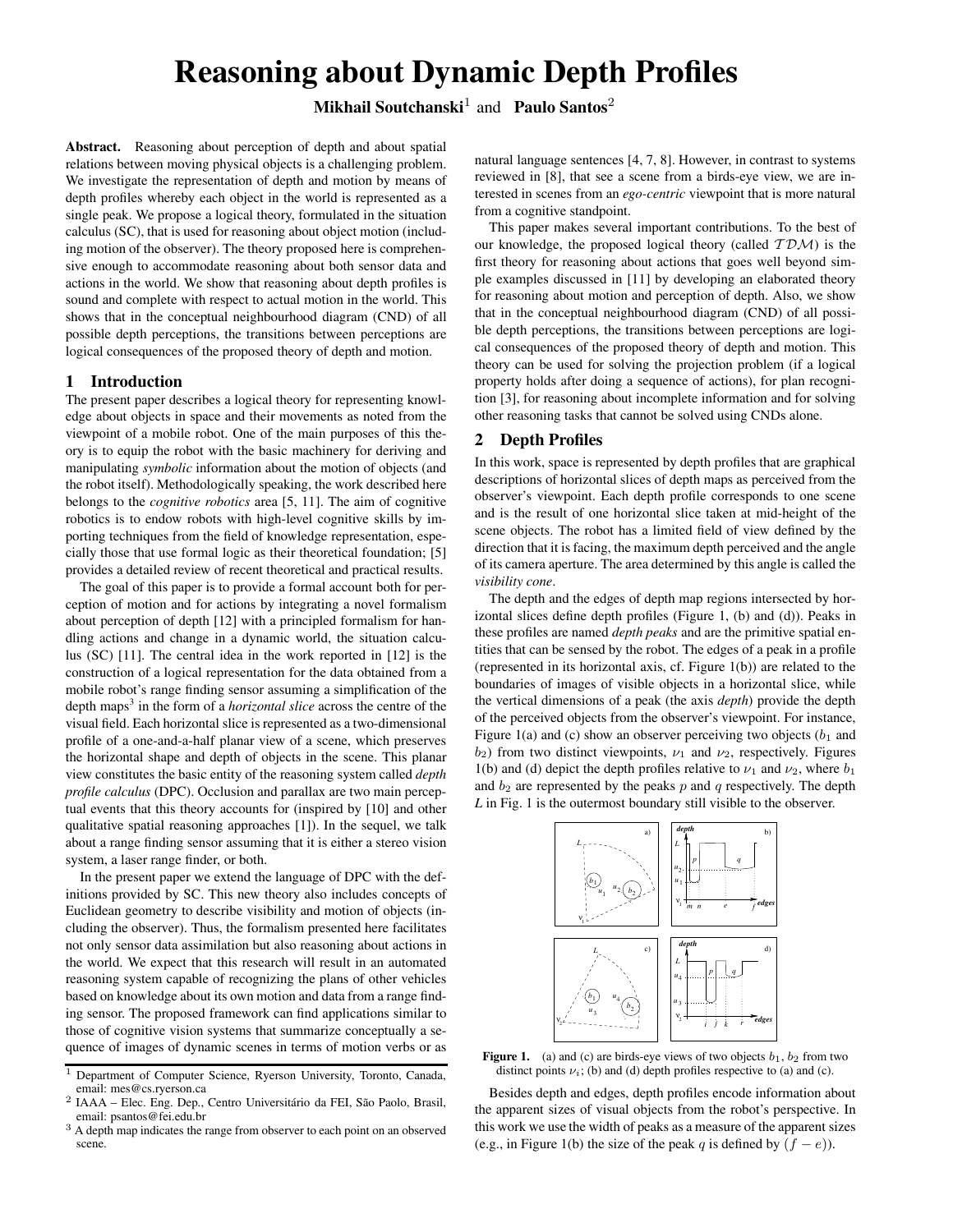The observer-relative apparent displacement between pairs of objects can also be retrieved from depth profiles by measuring the distance between the nearest points of distinct depth peaks. In this work, angular distances in a depth profile are measured from the leftmost boundary of the profile to the rightmost point of a peak. Thus, for instance, in Figure 1(b) the observer-relative distance separating  $p$ and  $q$  (i.e., an angle between adjacent borders of  $p$  and  $q$ ) is given by  $f - (f - e) - n = e - n.$ 

In order to maintain the correspondence between objects and peaks through time, three domain constraints are assumed: *object persistence*, *smoothness of motion*, and *non interpenetration* [6]. Object persistence stands for the assumption that the domain objects cannot disappear or appear instantaneously (without crossing the boundaries). Smoothness of motion is the assumption that objects in the world cannot instantly jump from one place to another. Finally, in an environment where non interpenetration holds, objects do not pass through each other. Depth peaks, however, can *approach* each other, *recede* from each other, *coalesce*, or *split*. Also, an individual peak can *extend* (when an object or the observer approach each other),*shrink* (when they move apart), *appear* (when an object moves closer to an observer through the boundary *L*), *vanish* (when an object moves away beyond the boundary *L*). These changes in peaks are relations in the depth profile calculus (DPC) that represent transitions in the sensor data. These transitions are related to changes in the observed objects in the world and compose the conceptual neighbourhood diagram<sup>4</sup> (CND) shown in Fig. 2 (see also [12]). A CND is a graph whereby in its vertices are relations on some specific objects, and in its edges, the transitions between these relations.



However, DPC is only capable of describing the observed changes in the world, thus overlooking reasoning about the actions that caused these transitions. The present paper deals with this issue by proposing a logical theory of depth and motion such that the transitions in the CND become logical consequences from the proposed theory.

In order to reduce the inherent complexity of dealing with object's shapes, and to facilitate the treatment of motion in the world, this work assumes that the environment is only populated by cylinders. In fact, approximating object's shapes to cylinders is a traditional assumption in Computer Vision, recall David Marr's cylindrical representation of the human body for instance. The assumption that each profile contains exactly one peak per body is an initial approximation to the problem. Future research on noisy sensors will force us to relax this assumption, as (for instance) reflections of light on an observed object may cause it to be perceived as various distinct peaks.

## **3 Situation Calculus**

The situation calculus (SC) is a predicate logic language for axiomatising dynamic worlds. In recent years, it has been considerably extended beyond the original language to include stochastic actions, concurrency, continuous time, etc, but in all cases, its basic ingredients consist of *actions*, *situations* and *fluents* [11]. It can use also additional sorts for objects in the domain.

*Actions* are first-order terms consisting of an action function symbol and its arguments. In the approach to representing time in SC of [11], one of the arguments to such an action function symbol typically, its last argument—is the time of the action's occurrence. E.g.,  $endMove(R, loc(3, 8), loc(5, 10), 105.7)$  denotes the action of the robot ending its motion from location  $loc(3, 8)$  to location  $loc(5, 10)$  at time 105.7 (e.g., measured in seconds). There is a corresponding action  $startMove(R, loc(3, 8), loc(5, 10), 44.9)$ that started the process of moving between these two locations at time 44.9. All actions are instantaneous (i.e, with zero duration). Durations of actions extended in time can be captured using processes as in [11]. In addition to physical actions, that change some properties of the world, there are also sensing actions that change what the robot knows about the world (only the robot can do a sensing action). E.g., the action  $sense(p, loc(x_r, y_r), t)$  is a sensing action executed at time t from the location  $loc(x_r, y_r)$  that gets from sensors a depth profile  $p$  which can include one or several peaks.

A *situation* is a first-order term denoting a sequence of actions. Such sequences are represented using a binary function symbol  $do$ :  $do(\alpha, s)$  denotes the sequence resulting from adding an action term  $\alpha$  to the sequence *s*. The special constant  $S_0$  denotes the *initial situation*, namely the empty action sequence. Every situation refers uniquely to a sequence of actions.

Relations or functions whose values vary from situation to situation are called *fluents*, and are denoted by predicate or function symbols whose last argument is a situation term. To simplify the presentation we do not consider functional fluents. In addition to fluents representing properties of the world, one can reason in the SC not only about effects of physical actions on these properties, but also about sensing actions and their effects on knowledge using an epistemic fluent  $K(s', s)$  [5, 11]. In this paper, we consider only a simple form of literal-based knowledge about fluents that can be represented by the fluents themselves (understood as subjectively perceived properties), as proposed in [13]. This approach (knowledge about literals only) is more practical and sufficient for our purposes because we make a full observability assumption: a value of any fluent at each moment of time in any situation is known. The correctness of this approach to reasoning about sensing actions is discussed in [9].

The SC includes the distinguished predicate  $Poss(a, s)$  to characterize actions a that are possible to execute in s; see other details and definitions in [11]. A *basic action theory* (BAT) D is a set of axioms for a domain theory written in the SC with the following five classes of axioms to model actions and their effects.

**Action precondition axioms**  $\mathcal{D}_{ap}$ **: There is one for each action** term  $A(\vec{x})$ , with syntactic form  $Poss(A(\vec{x}), s) \equiv \Pi_A(\vec{x}, s)$ . Here,  $\Pi_A(\vec{x}, s)$  is an uniform formula with free variables among  $\vec{x}, s$ . These are the preconditions of action  $A: A$  is possible if and only if the condition  $\Pi_A(\vec{x}, s)$  is true.

**Successor state axioms (SSA)**  $\mathcal{D}_{ss}$ **:** There is one for each relational fluent  $F(\vec{x}, s)$ , with syntactic form  $F(\vec{x}, do(a, s)) \equiv \Phi_F(\vec{x}, a, s)$ , where  $\Phi_F(\vec{x}, a, s)$  is a uniform formula with free variables among a, s,  $\vec{x}$  having the syntactic form  $a = PositiveAction \wedge \gamma^+(\vec{x}, s) \vee \cdots$  $\forall F(\vec{x}, s) \land \neg(a = NegativeAction \land \gamma^-(\vec{x}, s) \lor \cdots),$ 

where *PositiveAction* is an action that has positive effect on the fluent  $F, \gamma^+(\vec{x}, s)$  is the formula expressing a context in which this positive effect can occur. Similarly, *NegativeAction* is an action that can make the fluent F false if the uniform formula  $\gamma^-(\vec{x}, s)$  holds in the situation s. These characterize the truth values of the fluent  $F$  in the next situation  $do(a, s)$  in terms of the situation s, and they embody a solution to the frame problem for deterministic actions [11].

**Unique names axioms for actions**  $\mathcal{D}_{una}$ **: These state that the ac-**

<sup>&</sup>lt;sup>4</sup> The CND for single peak relations was omitted here for brevity.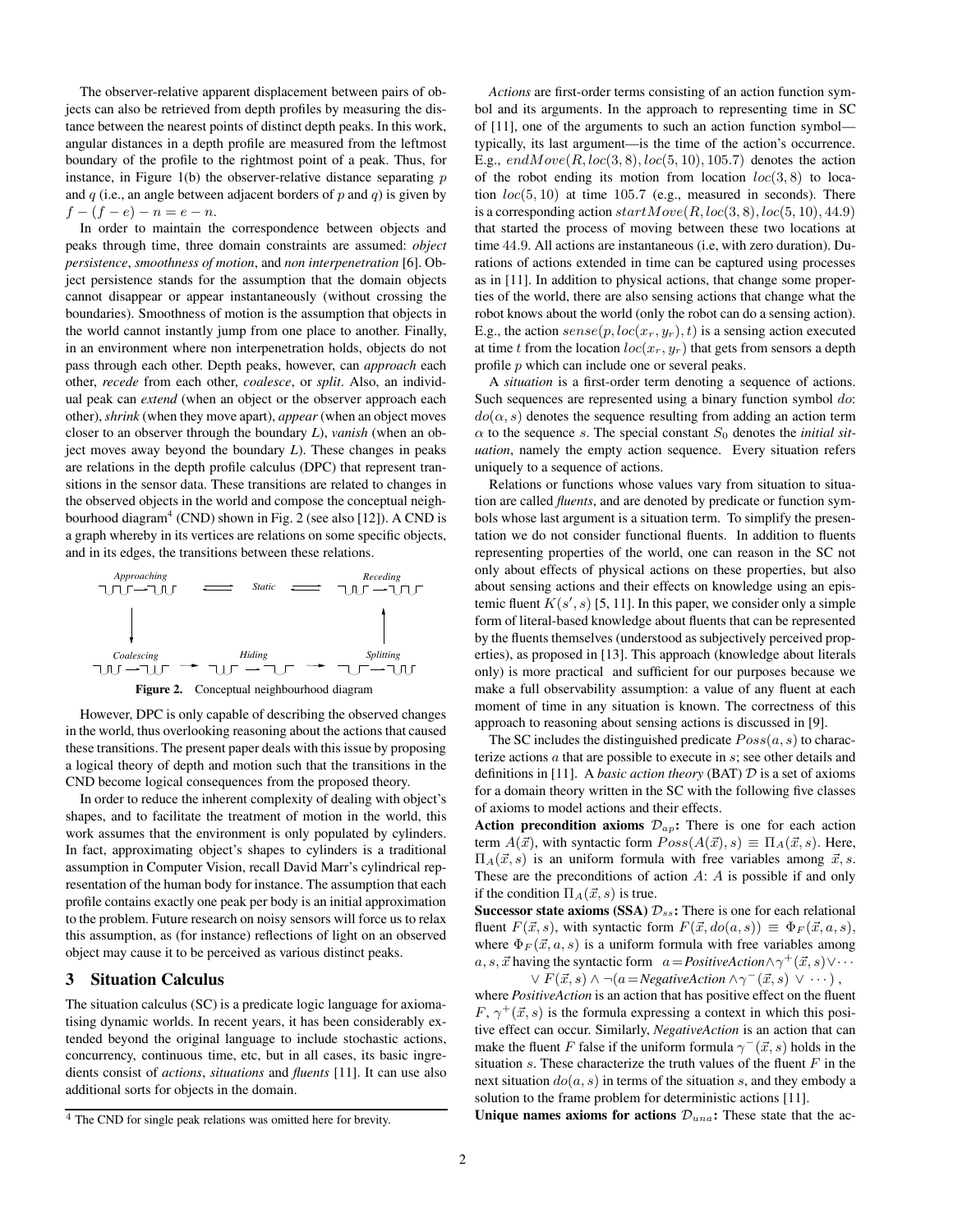tions of the domain are pairwise unequal.

**Initial database**  $\mathcal{D}_{S_0}$ : This is a set of sentences whose only situation term is  $S_0$ ; it specifies the initial problem state.

**Foundational axioms**  $\Sigma$  for situations with time are given in [11]. These axioms use a new function symbol  $start(s)$ , denoting the start time of situation s. However, below we use a predicate  $start(s, t)$  for similar purposes. (We use predicates rather than functions to make connection with Prolog implementation more transparent.) Similar to  $[11]$ , we do not write axioms for time t, but assume that it can vary over rationals or reals with the standard interpretation.

### **4 Depth Profiles in the Situation Calculus**

This section describes the logical formalism to represent transitions between depth profiles within the situation calculus. The most important aspect of this formalism is expressed in its successor states axioms (SSA) whereby, as we shall see, the relations representing transitions in the perceptions of depth are combined with the actions that caused such transitions. Therefore, an agent using these axioms is capable of describing (by means of DPC relations) perceived changes in the world as well as reasoning about the effects of its own actions and those of other agents in the domain.

Formally, we introduce a many-sorted first-order language that uses quantifiers over depth profiles  $(p)$ , time points  $(t)$ , depth  $(u)$ , size  $(z)$ , angular distance  $(d)$  between peaks or between a peak and the left border, rotation angles  $(\omega)$ , directions  $(\theta)$  that the robot is facing (we measure directions in terms of angular distance from North), physical bodies  $(b)$ , coordinates  $(x \text{ and } y)$  and viewpoints  $(v)$  which are locations  $loc(x, y)$ . This theory also includes the term  $pk(b, u, z, d)$ (read as "peak of a body  $b$  located at depth  $u$  from the current viewpoint has size  $z$  and angular distance  $d$  from the left border").

Let the motion of the robot or any other body be described by the term  $startMove(b, l_1, l_2, time) - b$  starts moving between locations  $l_1$  and  $l_2$  at the moment  $time$  – and the term  $endMo$  $ve(b, l_1, l_2, time) - b$  ends the process of moving between  $l_1$  and  $l_2$ . The robot  $R$  can pan its range finding sensor in any direction: this is represented by the pair of actions  $startPan(\omega,time)$  and end- $Pan(\omega, time)$ , where the rotation angle  $\omega$  is positive if it is clockwise and negative if it is counter-clockwise. The robot  $R$  located in  $loc(x_r, y_r)$  can also get a profile p from sensors by doing the action  $sense(p, loc(x_r, y_r), time)$ . These actions are characterized by the following precondition axioms  $\mathcal{D}_{ap}$  (where  $fieldView(\beta)$  is the visibility cone, facing and location are fluents introduced below).  $poss(startMove(b, l_1, l_2, t), s) \equiv location(b, l_1, s) \wedge \neg \exists l, l'moving(b, l, l', s) \wedge l_1 \neq l_2 \wedge start(s, t') \wedge \neg \exists l, l'moving(b, l, l', s) \wedge l_1 \neq l_2 \wedge start(s, t')$ 

$$
\neg \exists l, l'moving(b, l, l', s) \land l_1 \neq l_2 \land start(s, t') \land t \geq t'.
$$
  
\n
$$
poss(endMove(b, l_1, l_2, t), s) \equiv moving(b, l_1, l_2, s) \land
$$
  
\n
$$
start(s, t') \land t \geq t' \land l_1 \neq l_2.
$$

$$
poss(startPan(\omega,t),s) \equiv \neg \exists w'rotating(w',s) \land start(s,t') \land t \geq t'.
$$
  

$$
poss(endPan(\omega,t),s) \equiv rotating(\omega,s) \land start(s,t') \land t \geq t'.
$$

 $poss(sense(p,loc(x_r, y_r), t_2), s) \equiv$ 

 $start(s,t_1) \wedge t_2 \geq t_1 \wedge location(R,loc(x_r,y_r),s) \wedge$  $(\exists b, u, z, d, \theta, \beta)$  pk $(b, u, z, d) \in p \land u > 0 \land z > 0 \land d > 0 \land$ 

$$
facing(\theta, loc(x_r, y_r), s) \land fieldView(\beta) \land
$$

 $visible(loc(x_r, y_r), b, \beta, \theta, s) \wedge$ 

/\* there are no invisible peaks in  $p$  \*/

$$
(\neg \exists b_I, u_I, z_I, d_I) (pk(b_I, u_I, z_I, d_I) \in p \land
$$

$$
\neg visible(loc(x_r, y_r), b_I, \beta, \theta, s)),
$$

or in English, sensing a profile  $p$  is a possible action, if  $p$  includes a peak (with positive attributes) from a visible object and has no peaks from objects that are currently not visible (given robot's orientation and aperture). The predicate  $visible(v, b, \beta, \theta, s)$  means that a body b is visible from the current viewpoint v if the field of view is  $\beta$ and the robot is facing a direction  $\theta$  in the situation s. This predicate

can be easily maintained for any s, following the movements of the observer or other bodies, using a variation of the rotational sweepline algorithm proposed for straight-line segments by D.T. Lee in 1978 (see [2] for details). For any snapshot of the world s, and a geometric configuration of circles (representing 2D projections of cylinders), this is an efficient algorithm that takes  $O(n \cdot \log n)$  time, where  $n$  is the number of circles. Each circle is reduced to a chord between tangent points computed by shooting a tangent ray to the circle from the viewpoint. The algorithm answers boolean queries whether a chord is visible (i.e., if at least one point on the chord is visible) or is completely occluded in a current situation. To take into account that the robot's field of view has an angular aperture of  $\beta$  < 180 $^{\circ}$ , this predicate takes an extra argument  $\beta$ . Also, *visible* takes an argument  $\theta$  representing the direction that the robot is facing. In the sequel, we will not provide any axioms for this predicate, but rely on its intended interpretation provided by an external computational geometry module. Similarly, we do not provide any axioms for dense linear orders, but assume that time, coordinates and others vary over rationals or reals, with the standard interpretation.

The fluent  $facing(\theta, loc(x_r, y_r), s)$  reads as "the robot located in  $loc(x_r, y_r)$  is facing the direction that makes an angle  $\theta$  with North in the situation s"; the fluent  $location(b, l, s)$  means that b is located in the point l in s and the fluent  $moving(b, l_1, l_2, s)$  represents the process of moving between two locations. The axioms for motion are simple, but they can be easily elaborated by taking into account equations of continuous motion. The predicate  $rotating(s)$  holds if the robot pans its range finding sensor in s. These fluents are characterized by the following self-explanatory axioms.

$$
facing(\theta_2, loc(x_r, y_r), do(a, s)) \equiv (\exists t, \omega, \theta_1)
$$

 $(a=endPan(\omega,t) \wedge facing(\theta_1, loc(x_r, y_r), s) \wedge \theta_2 = \theta_1 + \omega$ )  $\vee$  $facing(\theta_2, loc(x_r, y_r), s) \wedge (\neg \exists t, \omega)(a = endPan(\omega, t)).$ 

 $location(b, loc(x, y), do(a, s)) \equiv (\exists t, x', y')$ 

 $a\!=\! endMove(b, loc(x', y'), loc(x, y), t) \vee location(b, loc(x, y), s) \wedge$  $(\neg \exists t, x_2, y_2)(a = endMove(b, loc(x, y), loc(x_2, y_2), t)).$ 

 $moving(b, l_1, l_2, do(a, s)) \equiv (\exists t)a = startMove(b, l_1, l_2, t) \vee$  $moving(b, l_1, l_2, s) \wedge (\neg \exists t)(a = endMove(b, l_1, l_2, t)).$ 

$$
rotating(\omega, do(a, s)) \equiv (\exists t) start Pan(\omega, t) \vee \nrotating(\omega, s) \wedge (\neg \exists t) (a = endPan(\omega, t)).
$$

In the sequel, we use a convenient abbreviation for the Euclidean distance between two points:

$$
euD(loc(x_1, y_1), loc(x_2, y_2), dist) \stackrel{def}{=} \\ dist = \sqrt{(x_1 - x_2)^2 + (y_1 - y_2)^2}.
$$

Three further predicates refer to peak attributes: the peak's depth, size, and the angular distance of a peak from the left border. The predicate  $depth(pk(b, u, z, d), u, loc(x_r, y_r), s)$ holds if the peak's depth is  $u$  in the situation  $s$  when the viewing point is in  $loc(x_r, y_r)$ . Similarly,  $size(pk(b, u, z, d), z,$  $loc(x_r, y_r), s)$  holds in s if the peak's angular size is z. Finally,  $dist(pk(b_1, u_1, z_1, d_1), pk(b_2, u_2, z_2, d_2), d, loc(x_r, y_r), s)$  holds if the angular distance between two peaks is  $d$  in the situation s. Below, only the SSA for depth is shown, size and dist are analogous.

The predicate  $depth(pk(b, u, z, d), u, loc(x_r, y_r), do(a, s))$ holds after the execution of an action  $a$  at a situation  $s$  if and only if  $\alpha$  was a sensing action that picked out the peak of  $\alpha$  with depth u or the robot  $R$  (or an object  $b$ ) moved to a location such that the Euclidean distance from the object to the observer (the depth of the object  $b$ ) becomes  $u$  in the resulting situation. This SSA is formally expressed in the following formula, that also includes a frame axiom stating that the value of the fluent depth remains the same in the absence of any action that explicitly changes its value.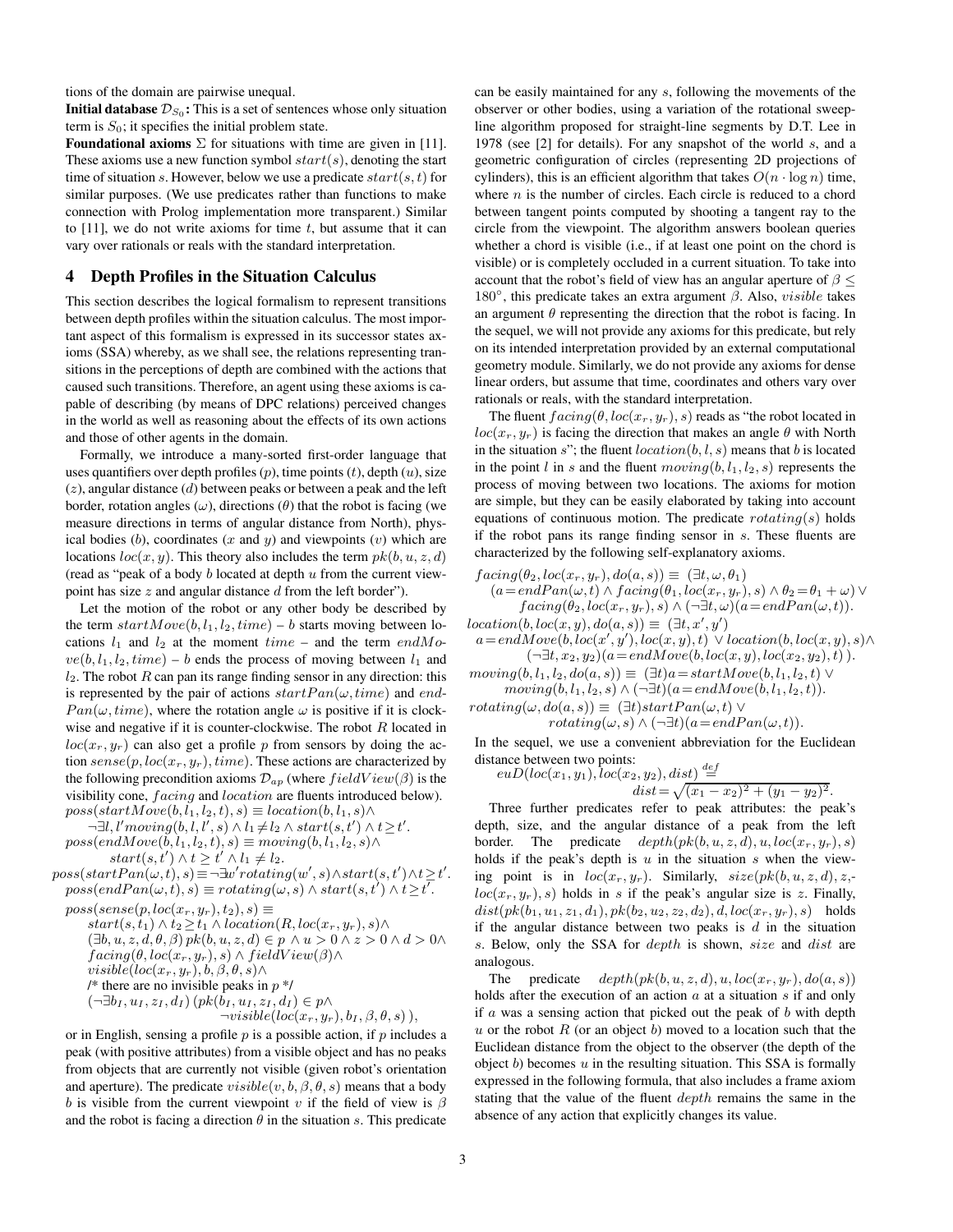$depth(pk(b, u, z, d), u, loc(x_r, y_r), do(a, s)) \equiv$  $(\exists t, p) a = sense(p, loc(x_r, y_r), t) \wedge pk(b, u, z, d) \in p \ \vee$  $(\exists t, x, y, x_1, y_1, r, e) (a = endMove(R, loc(x_1, y_1), loc(x_r, y_r), t) \wedge$  $location(b, loc(x, y), s) \wedge location(R, loc(x_1, y_1), s) \wedge$  $radius(b, r) \wedge e \mu D(loc(x, y), loc(x_r, y_r), e) \wedge (u=e-r)) \vee$  $(\exists t, x_1, y_1, x_2, y_2, r, e) (a = endMove(b, loc(x_1, y_1), loc(x_2, y_2), t) \wedge$  $location(R, loc(x_r, y_r), s) \wedge location(b, loc(x_1, y_1), s) \wedge$  $radius(b, r) \wedge e \mu D(loc(x_r, y_r), loc(x_2, y_2), e) \wedge (u=e-r)) \vee$  $depth(pk(b, u, z, d), u, loc(x_r, y_r), s) \wedge$ 

 $location(R, loc(x<sub>r</sub>, y<sub>r</sub>), s) \wedge (\exists x, y).location(b, loc(x, y), s) \wedge$  $(\neg \exists t, l, p', u', z', d', x_1, y_1)$   $(a = endMove(R, loc(x_r, y_r), l, t) \vee$  $a=endMove(b, loc(x, y), loc(x_1, y_1),t) \ \lor$  $a = sense(p', loc(x_r, y_r), t) \wedge pk(b, u', z', d') \in p' \wedge u \neq u').$ 

In addition to the predicates on peak attributes we can define a set of relations representing *transitions* between attributes of single peaks. These transitions account for the perception of moving bodies and can be divided into two kinds: predicates referring to *transitions in single peaks* and *transitions between pairs of peaks*.

Transitions on single peaks are:  $extending(pk(b, u, z, d),$  $loc(x_r, y_r), s$ , which states that a peak  $pk(b, u, z, d)$ , representing an object b, is perceived from  $loc(x_r, y_r)$  as extending (or expanding in size) in situation s;  $shrinking(pk(b, u, z, d), loc(x_r, y_r), s),$ states that  $pk(b, u, z, d)$ , representing a visible object b, is shrinking (contracting in size) in s; appearing(pk(b, u, z, d),  $loc(x_r, y_r), s)$ means that  $pk(b, u, z, d)$ , unseen in a previous situation, is perceived in a situation s; and,  $vanishing(pk(b, u, z, d), loc(x_r, y_r), s)$  that represents the opposite of appearing. Finally, peak static represents that the peak attributes do not change in the resulting situation  $do(a, s)$  wrt s. For instance, SSA for *extending* (below) states that a peak is perceived as extending in a situation  $do(a, s)$  iff there was a sensing action that perceived that its angular size is greater in  $do(a, s)$  than in s, or the robot (or the object) moved to a position such that the computed angular size of the object in  $do(a, s)$  is greater than its size in situation s. In either case, the depth in both situations, depth u' in  $do(a, s)$  and depth u in s, has to be smaller than an  $L$  (the furthermost point that can be noted by the robot sensors), representing in this case a threshold on depth that allow the distinction between  $extending$  and  $appearing$ . Thus, if the peak depth  $u$ in situation s was such that  $u \geq L$ , i.e., the peak was too far, but the depth  $u' < L$  in  $do(a, s)$ , i.e., the peak is closer to the viewpoint in the resulting situation, then the peak is perceived as appearing, rather than extending *(shrinking and vanishing are analogous)*. Examples of situations in which these fluents hold are given in Figure 1: if the observer moves from viewpoint  $\nu_2$  to  $\nu_1$  (Figure 1(c) and (a)), the peak from  $b_2$  is perceived as *extending* (the peak q from  $b_2$ is greater in Figure 1(b) than in (d)). If the change is from  $\nu_1$  to  $\nu_2$ , instead, q would be  $shrinking$ , whereas if only one of the distances was smaller than  $L$ , then q would be appearing or vanishing, according to the differences noted in s and in  $do(a, s)$ . For simplicity, we present a high-level description of the SSA only.

 $extending(peak, viewpoint, do(a, s))$  **iff** 

- $a$  is a sensing action which measured that the angular size of peak is currently larger than it was at s **or**
- $a$  is an  $endMove$  action terminating the process of robot's motion resulting in the viewpoint such that a computed size of peak from the viewpoint is larger than it was at s **or**
- $a$  is an  $endMove$  action terminating the motion of an object to a new position such that from robot's viewpoint a computed size of peak became larger than it was at s **or**
- $extending(peak, viewpoint, s)$  and % frame axiom % a is none of those actions which have effect of decreasing the perceived angular size of peak

One of the predicates referring to the transition between pairs of peaks is  $approaching(pk(b_1, u_1, z_1, d_1), pk(b_2, u_2, z_2, d_2),$  $loc(x_r, y_r), s$ , which represents that peaks  $pk(b_1, u_1, z_1, d_1)$  and  $pk(b_2, u_2, z_2, d_2)$  (related, respectively, to objects  $b_1$  and  $b_2$ ) are approaching each other in situation s as perceived from the viewpoint  $loc(x_r, y_r)$ . (The following relations have analogous arguments to those of approaching, they were omitted here for brevity.) Similarly, receding, states that two peaks are receding from each other. The predicate coalescing, states that two peaks are coalescing. Analogously to coalescing, the relation hiding represents the case of a peak coalescing completely with another peak (corresponding to total occlusion of one body by another). The predicate splitting, states the case of one peak splitting into two distinct peaks; finally, two peak static, states that the two peaks are static.

Axioms constraining the transitions between pairs of peaks are straightforward, but long and tedious (due to involved geometric calculations). Therefore, for simplicity, we discuss only a high-level description of the SSA for *approaching* (the axioms for *receding*, coalescing, shrinking and hiding are analogous). The axiom for approaching expresses that two depth peaks are approaching iff an apparent angle between them obtained by a sensing action is smaller at the situation  $do(a, s)$  than at *s or*, the observer (or an object) moved to a position such that a *calculated* apparent angle is smaller at  $do(a, s)$  than at s. In the latter case, the apparent angle between peaks from  $b_1$ ,  $b_2$  is calculated by the predicate  $angle(loc(x_{b_1}, y_{b_1}), loc(x_{b_2}, y_{b_2}), loc(x_{\nu}, y_{\nu}), r_{b_1}, r_{b_2}, \gamma)$  that has as arguments, respectively, the location of the centroids of objects  $b_1$  and  $b_2$ , the location of viewpoint  $\nu$ , the radii of  $b_1$  and  $b_2$  and  $\gamma$  is an angle that we want to compute. The computations accomplished by *angle* include the straightforward solution (in time  $O(1)$ ) of a system of equations (including quadratic equations for the circles representing the perimeter of the objects and linear equations for the tangent rays going from the viewpoint to the circles). Similarly to the threshold L used in the SSA for extending above, the SSA for approaching uses a pre-defined (hardware dependent) threshold  $\Delta$  (roughly, the number of pixels between peaks) that differentiates approaching (receding) from coalescing (splitting). Another threshold is used in an analogous way to differentiate coalescing from hiding. Figure 1 also exemplifies a case where approaching can be entailed. Consider for instance a robot going from viewpoint  $\nu_1$  to  $\nu_2$ , in this case, the angular distance  $(k - j)$  between peaks p and q in Fig. 1(d) is less than  $(e - n)$  in Fig. 1(b). Moving from viewpoint  $\nu_2$  to  $\nu_1$  would result in the entailment of receding. If it was the case that the apparent distance between the objects was less than  $\Delta$ , coalescing or splitting could be entailed.

 $approaching(peak1, peak2, viewpoint, do(a, s))$  **iff** 

- $a$  is a sensing action that measured the angle between  $peak1$  and  $peak2$ and this angle is smaller than it was at s **or**
- $a$  is an  $endMove$  action terminating the process of robot's motion resulting in the viewpoint such that a computed angle between  $peak1$  and  $peak2$  is currently smaller than it was at  $s$  or
- $a$  is an end M ove action terminating the motion of an object to a new position such that from robot's viewpoint a computed angle between peaks decreased in comparison to what it was at s **or**
- $approaching (peak1, peak2, view point, s)$  and % frame axiom%  $a$  is none of those actions which have an effect of increasing the perceived angle between  $peak1$  and  $peak2$ .

We name Theory of Depth and Motion  $(TDM)$  a theory consisting of the precondition axioms  $\mathcal{D}_{ap}$  for actions introduced in this section, SSA  $\mathcal{D}_{ss}$  for all fluents in this section, an initial theory  $\mathcal{D}_{S_0}$ (with at least two objects and the robot), together with  $\mathcal{D}_{una}$  and  $\Sigma$ .